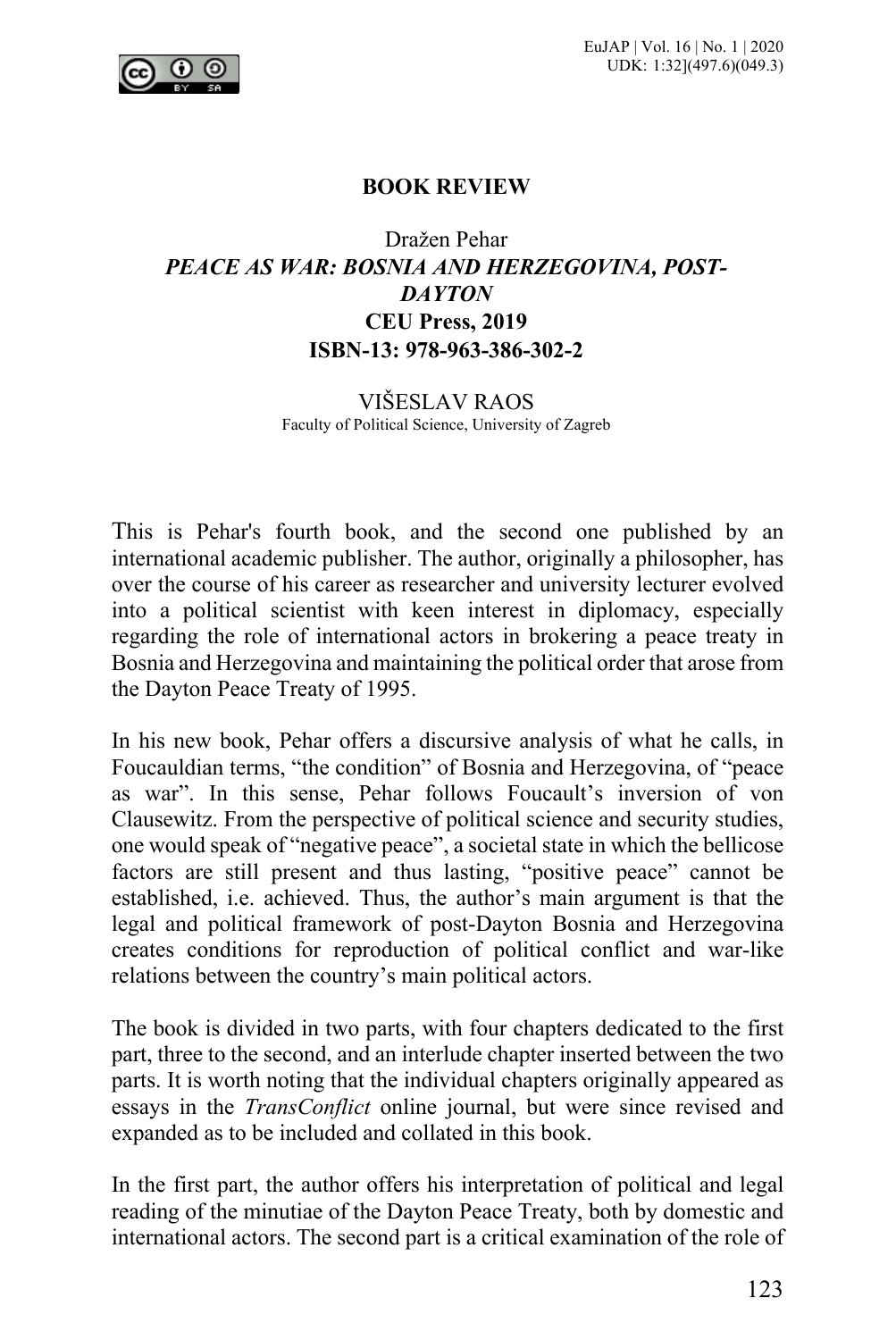political actors in enabling the state of "peace as war". In this regard, the author is especially focused on the contested role of the United States in the upholding and expanding of the Dayton political order in Bosnia and Herzegovina. The hiatus chapter five serves as a bridge that connects his main argument about "continuation of war by other means".

The first chapter is dedicated to the concept of "dediscoursification" in the context of the post-Dayton order. Pehar presents an argument about the inability of ethnopolitical elites (formerly war parties) in Bosnia and Herzegovina to maintain a common discursive ground. By failing to reach a mutual way of communication about and around the implementation of the peace treaty, each of the main political actors in the country is no longer an *ens loquens*, but an *ens belli*. The author specifically lays the guilt for the process of dediscoursification at the feet of late President Alija Izetbegović, leader of the main Bosniak party, the Party of Democratic Action (SDA).

In the second chapter, Pehar deals with the *Dayton Agreement on Implementing the Federation of Bosnia and Herzegovina*, i.e. the "lesser Dayton treaty", which deals with political, institutional, legal, and, economic relations inside the Federation and Bosnia and Herzegovina, primarily regarding the power-sharing and consociational arrangements between the Bosniak and Croat ethno-political communities. The author claims that this treaty, largely forgotten both by the academia and the general public, contains provisions which maintain some sense of political agency for the Croat Republic of Herzeg-Bosnia (HRHB).

The third chapter is an endeavor in refuting the political and legal arguments concerning ethnic and linguistic provisions contained in the entity constitutions (Republic of Srpska and Federation of Bosnia and Herzegovina respectively). The chapter is devoted to a counterargumentative undertaking regarding the decision of the Bosnian-Herzegovinian Constitutional Court in 2000, which, after a petition filed by Alija Izetbegović, ruled that the three peoples legally endowed with constitutionality – Bosniaks, Croats, and Serbs, enjoy that status on the whole territory, without further qualifications.

Further, in chapter four, Pehar opens the well-known and much-debated topic of application and implications of electoral law in Bosnia and Herzegovina, specifically the case of Željko Komšić and elections for the Croatian member of the three-headed presidency of the country. The author presents arguments about the Komšić case in light of the spirit of the Dayton constitution, as well as general principles of democratic representation and electoral linkage between voters and parties and/or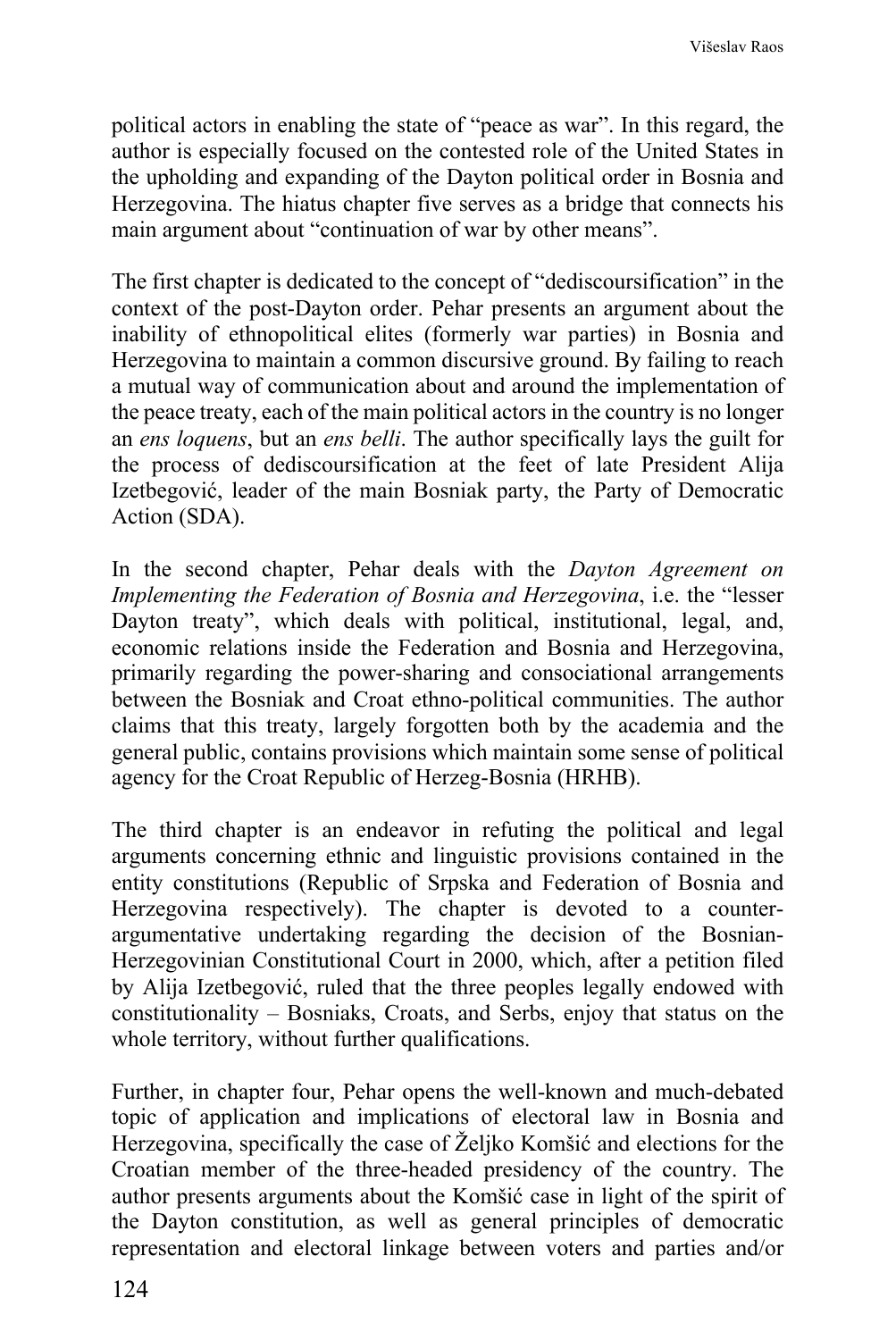candidates. At the end of this chapter, he draws a rather stark and somewhat hyperbolic parallel between Komšić and Vidkun Quisling, the Norwegian World War II collaborator.

The fifth, interpolated chapter, is a summary of the debate Pehar had with Jasmin Mujanović, a young political scientist, currently based at Elon University, North Carolina. Their debate was led through texts and responses of the two authors in the *TransConflict* journal. Pehar accuses Mujanović of misrepresentation of his arguments and positions on the role of Izetbegović in the early days of the 1992-1995 war in Bosnia and Herzegovina. He also reiterates his positions on the ethnic character of the post-Dayton political system and juxtaposes those with a Bosniak "unitarianism", i.e. a political position that wishes to dismantle the ethnic (and federal) foundations of the political system. While advancing his arguments, he labels Mujanović as a proponent of such a "unitarian" position.

While the first part of the book is mostly concerned with various types of legal arguments revolving around the nature and spirit of the Bosnian-Herzegovinian constitution, as well as the entity constitution of the Federation of Bosnia and Herzegovina, the second party deals with discourse linked with concrete political action.

Thus, in chapter six, Pehar offers his views on the role of the High Representative, a key feature of the international protectorate that has defined the political system and the policy process in Bosnia and Herzegovina ever since the war. Although Pehar does touch upon concrete persons that have over the years held the post, such as Carlos Westendorp or Paddy Ashdown, this chapter is much more a general assessment of the role of the Office of the High Representative, especially concerning the self-expansion of political capacity by the High Representative himself, as laid down in the so-called "Bonn powers".

The last two chapters deal with the role of the United States in the post-Dayton political order. In chapter seven, Pehar presents his views of specific narratives about the three ethnic groups in Bosnia and Herzegovina and their relation to US foreign policy towards that country. In chapter eight, he deals specifically with a notion of something that he deems misrepresentation of the Bosnian-Herzegovinian case and the political situation within the Dayton institutional framework in the debates in the US Congress. Once again, he forwards the argument that these misrepresentations and misunderstandings tend to favor the Bosniak discourse, while they tend to be detrimental for the Bosnian-Herzegovinian Croats.